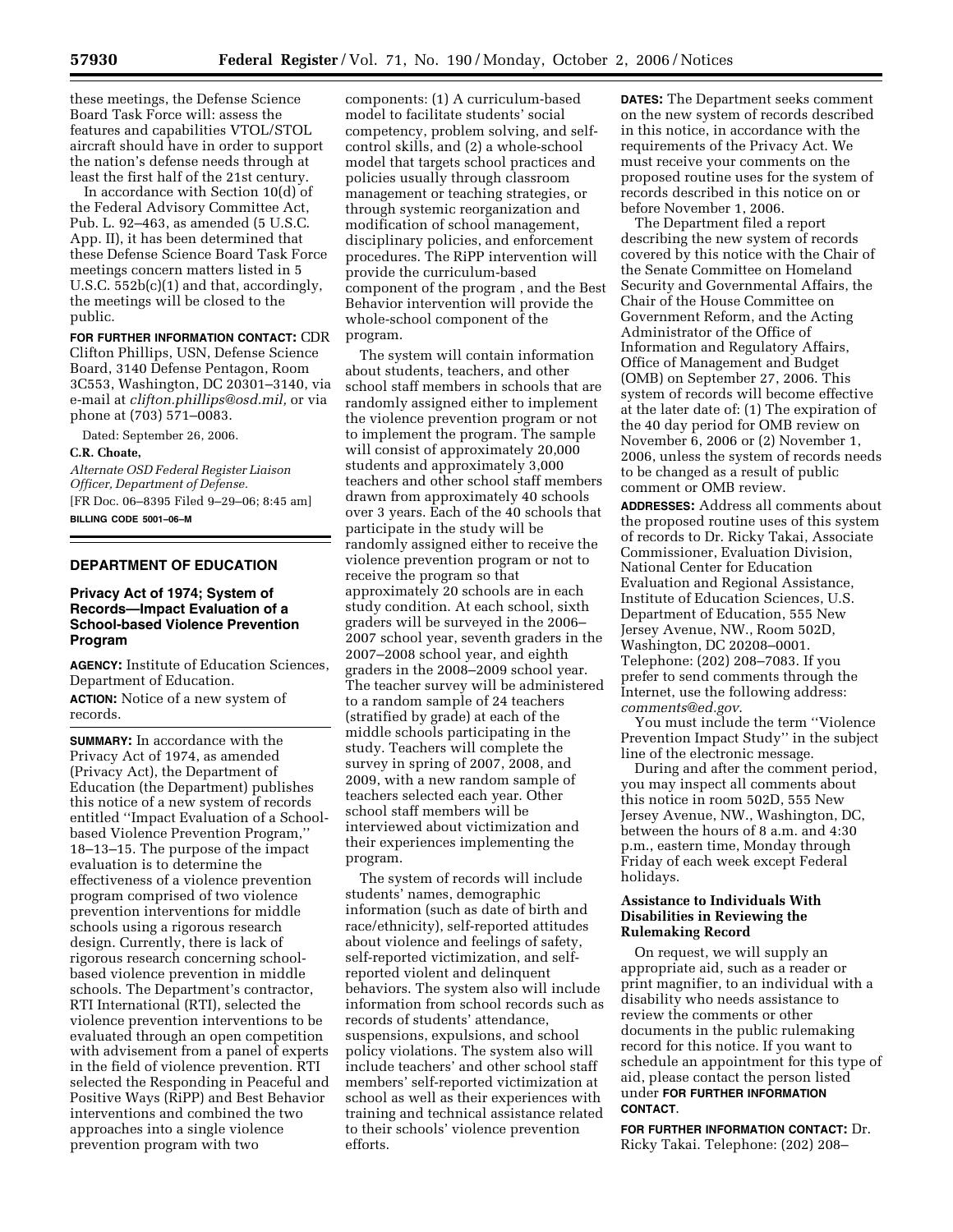7083. If you use a telecommunications device for the deaf (TDD), you may call the Federal Relay Service (FRS) at 1– 800–877–8339.

Individuals with disabilities may obtain this document in an alternative format (e.g., Braille, large print, audiotape, or computer diskette) on request to the contact person listed under this section.

## **SUPPLEMENTARY INFORMATION:**

## **Introduction**

The Privacy Act 5 U.S.C. 552a requires the Department to publish in the **Federal Register** this notice of a new system of records maintained by the Department. The Department's regulations implementing the Privacy Act are contained in part 5b of title 34 of the Code of Federal Regulations (CFR).

The Privacy Act applies to information about individuals that contains individually identifiable information that is retrieved by a unique identifier associated with each individual, such as a name or social security number. The information about each individual is called a ''record,'' and the system, whether manual or computer-based, is called a ''system of records.'' The Privacy Act requires each agency to publish notices of new or altered systems of records in the **Federal Register** and to submit reports to the Administrator of the Office of Information and Regulatory Affairs, OMB, the Chair of the Senate Committee on Homeland Security and Governmental Affairs, and the Chair of the House Committee on Government Reform, whenever the agency publishes a new or altered system of records.

## **Electronic Access to This Document**

You may view this document, as well as all other documents of this Department that are published in the **Federal Register**, in text or Adobe Portable Document Format (PDF) on the Internet at the following site: *http:// www.ed.gov/news/fedregister*.

To use PDF you must have Adobe Acrobat Reader, which is available free at this site. If you have questions about using PDF, call the U.S. Government Printing Office (GPO), toll free, at 1– 888–293–6498, or in the Washington, DC, area at (202) 512–1530.

**Note:** The official version of this document is the document published in the **Federal Register**. Free Internet access to the official edition of the **Federal Register** and the CFR is available on GPO Access at: *http:// www.gpoaccess.gov/nara/index.html*.

Dated: August 15, 2006.

# **Grover Whitehurst,**

*Director, Institute of Education Sciences.*  For the reasons discussed in the

preamble, the Director of the Institute of Education Sciences, U.S. Department of Education (Department), publishes a notice of a new system of records to read as follows:

## **18–13–15**

### **SYSTEM NAME:**

Impact Evaluation of a School-based Violence Prevention Program.

## **SECURITY CLASSIFICATION:**

#### None.

#### **SYSTEM LOCATION:**

(1) Evaluation Division, National Center for Education Evaluation and Regional Assistance, Institute of Education Sciences, U.S. Department of Education, 555 New Jersey Avenue, NW., Room 502D, Washington, DC 20208–0001.

(2) RTI International, 3040 Cornwallis Road, Research Triangle Park, NC 12194.

(3) Tanglewood Research, Inc., 7017 Albert Pick Road, Suite D, Greensboro, NC 27409.

(4) Pacific Institute for Research and Evaluation (PIRE), 1516 Franklin Street, Chapel Hill, NC 27514.

## **CATEGORIES OF INDIVIDUALS COVERED BY THE SYSTEM:**

This system contains records on students, school teachers, and other school staff members who are participating in the Impact Evaluation of a School-based Violence Prevention Program. The purpose of the impact evaluation is to determine the effectiveness of a violence prevention program for middle schools using a rigorous research design. Currently, there is lack of rigorous research concerning school-based violence prevention in middle schools. Through an open competition with advisement from a panel of experts in the field of violence prevention, the Department's contractor, RTI, selected two violence prevention interventions and combined them into a single program for the purpose of this evaluation. The program has the following two components: (1) A curriculum-based model to facilitate students' social competency, problem solving, and self-control skills, and (2) a whole-school model that targets school practices and policies usually through classroom management or teaching strategies, or through systemic reorganization and modification of school management, disciplinary policies, and enforcement procedures.

The RiPP intervention will provide the curriculum-based component of the program and the Best Behavior intervention will provide the wholeschool component of the program.

The study sample consists of approximately 20,000 students and approximately 3,000 teachers and other school staff members drawn from approximately 40 middle schools over 3 years. Participation of students, teachers, and other school staff members in the evaluation is voluntary.

#### **CATEGORIES OF RECORDS IN THE SYSTEM:**

The system includes students' names, demographic information (such as date of birth and race/ethnicity), selfreported attitudes about violence and feelings of safety, self-reported victimization, and self-reported violent and delinquent behaviors. The system also will include information from school records such as records of students' attendance, suspensions, expulsions, and school policy violations. The system also will include teachers' and other staff members' selfreported victimization at school as well as their experiences with training and technical assistance related to their schools' violence prevention efforts.

## **AUTHORITY FOR MAINTENANCE OF THE SYSTEM:**

The evaluation being conducted is authorized under sections 4111(a)(2)(A) and 4122(a) of the Elementary and Secondary Education Act of 1965, as amended by the No Child Left Behind Act of 2001 (ESEA) (20 U.S.C. 7111(a)(2)(A) and 7132(a)), which limits the amount of funds available for program evaluation to \$2,000,000 during each fiscal year. Implementation of the violence prevention program being evaluated is authorized under section 4121(a)(2) of the ESEA (20 U.S.C. 7131(a)(2)). The evaluation is also authorized under sections 171(b) and 173 of the Education Sciences Reform Act of 2002 (ESRA) (20 U.S.C. 9561(b) and 9563).

#### **PURPOSE(S):**

The information in this system will be used for the following purposes: (1) To support an impact evaluation of a violence prevention program for middle schools; and (2) to provide information for improvement of programs within the Department's Office of Safe and Drugfree Schools.

#### **ROUTINE USES OF RECORDS MAINTAINED IN THE SYSTEM, INCLUDING CATEGORIES OF USERS AND THE PURPOSE OF SUCH USES:**

The Department may disclose information contained in a record in this system of records under the routine uses listed in this system of records